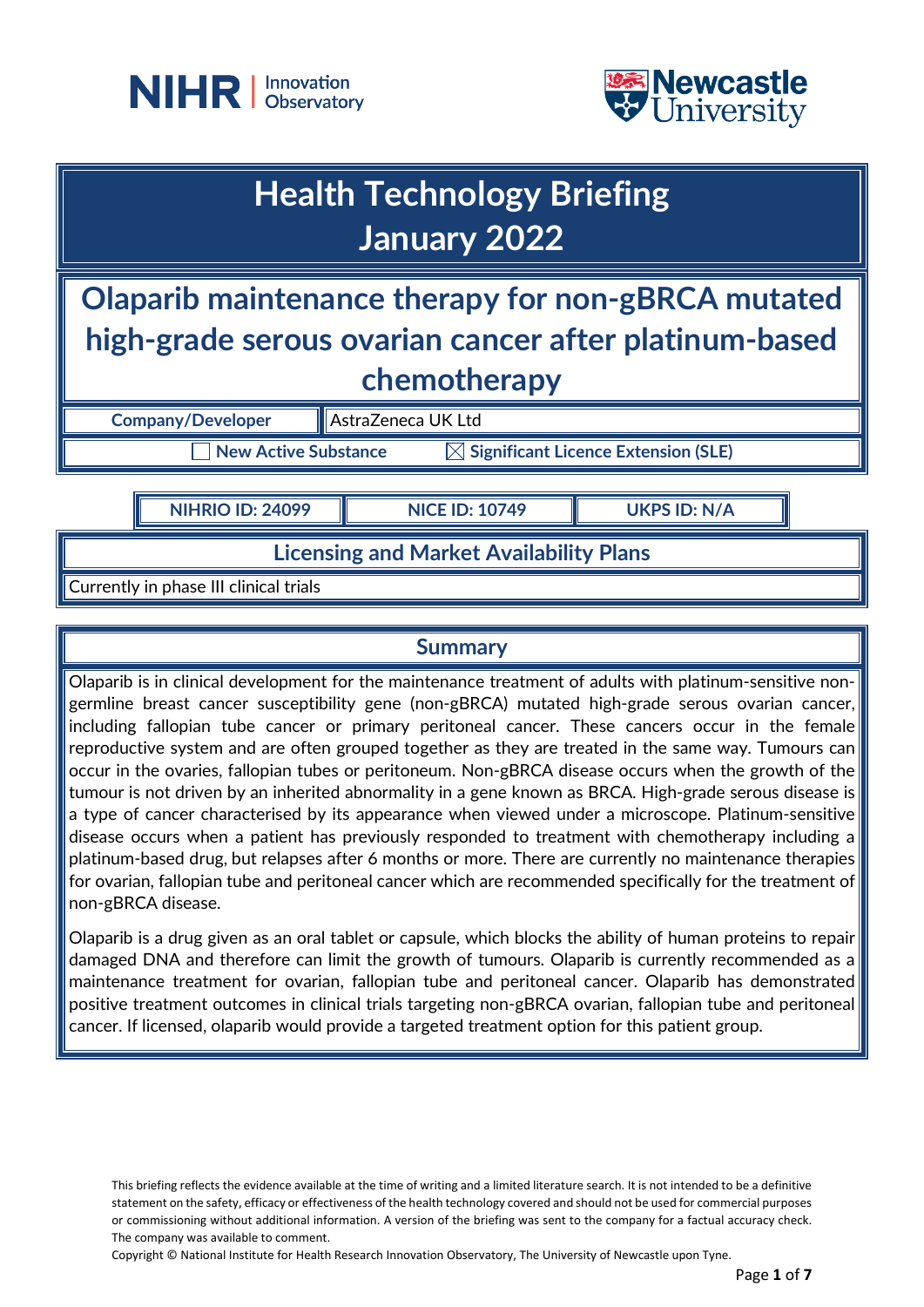



#### **Proposed Indication**

L

Maintenance treatment of female adults with platinum-sensitive relapsed non-germline breast cancer susceptibility gene (non-gBRCA) mutated high-grade serous ovarian cancer, including primary peritoneal and/or fallopian tube cancer, who are in complete or partial response following platinum-based chemotherapy. 1

## **Technology**

#### **Description**

Olaparib (Lynparza) is an inhibitor of human poly (ADP-ribose) polymerase enzymes (PARP-1, PARP-2 and PARP-3). PARPs are required for the efficient repair of DNA single strand breaks and an important aspect of PARP-induced repair requires that after chromatin modification, PARP auto-modifies itself and dissociates from the DNA to facilitate access for base excision repair (BER) enzymes. When olaparib is bound to the active site of DNA-associated PARP, it prevents the dissociation of PARP and traps it on the DNA, thus blocking repair. Olaparib has been shown to inhibit the growth of selected tumour cell lines.<sup>2</sup>

Olaparib is currently in phase III clinical development for the maintenance treatment of female adults with platinum-sensitive relapsed non-gBRCA mutated ovarian cancer who are in complete or partial response following platinum-based chemotherapy. In the phase III clinical trial (OPINION, NCT03402841), patients were administered olaparib 300mg twice daily via oral tablet until disease progression or unacceptable toxicity.<sup>1,3</sup>

#### Key Innovation

Olaparib is currently licensed as a maintenance therapy for ovarian cancer patients who have advanced germline and/or somatic BRCA mutations.<sup>2</sup> In the SOLO2 clinical trial (NCT00753545), olaparib showed significant clinical benefit also for non-gBRCA mutated patients.<sup>4</sup> Studies show that olaparib given on its own increases the time women with cancer of the ovary, fallopian tube or peritoneum live without their disease getting worse in those patients whom treatment with platinum-based chemotherapy has shrunk or cleared the cancer. 5

#### Regulatory & Development Status

Olaparib has a Marketing Authorisation in the UK for the following indications: $2$ 

- As a monotherapy for the maintenance treatment of adults with advanced (FIGO stages III and IV) BRCA/12-mutated (germline and/or somatic) high-grade epithelial ovarian, fallopian tube or primary peritoneal cancer who are in response (complete or partial) following completion of firstline platinum-based chemotherapy
- As a monotherapy for the maintenance treatment of adults with platinum-sensitive relapsed highgrade epithelial ovarian, fallopian tube, or primary peritoneal cancer who are in response (complete or partial) to platinum-based chemotherapy
- In combination with bevacizumab for the maintenance treatment of adults with advanced (FIGO stages III and IV) high-grade epithelial ovarian, fallopian tube or primary peritoneal cancer who are in response (complete or partial) following completion of first-line platinum-based chemotherapy in combination with bevacizumab and whose cancer is associated with homologous recombination deficiency (HRD) positive status defined by either a BRCA1/2 mutation and/or genomic instability
- As a monotherapy for the treatment of adults with germline BRCA1/2-mutations who have HER2 negative locally advanced or metstatic breast cancer. Patients should have been previously treated with an anthracycline and a taxane in the neoadjuvant or metastatic setting unless it was not suitable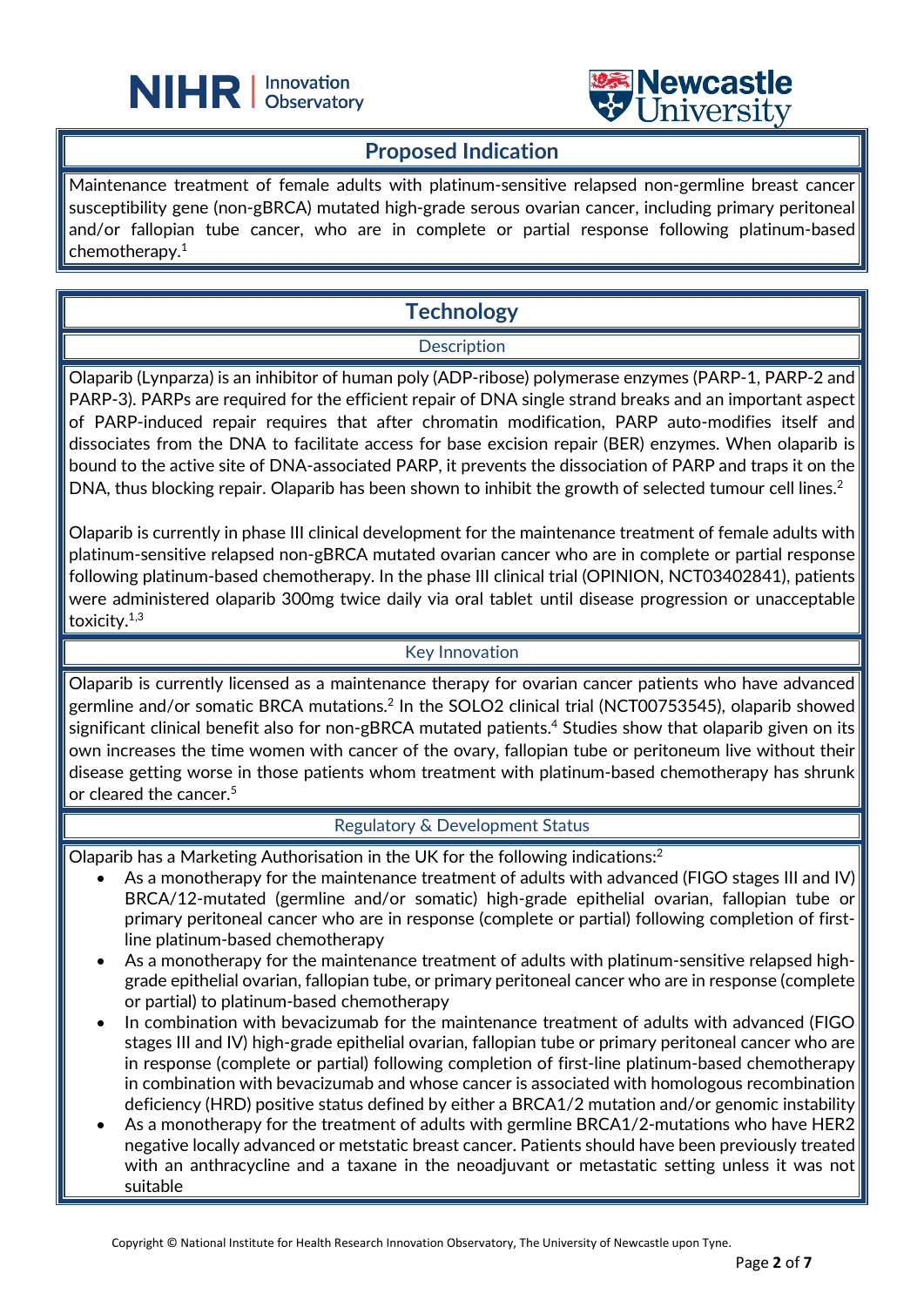



• As a monotherapy for the maintenance treatment of adults with germline BRCA1/2-mutations who have metastatic adenocarcinoma of the pancreas and have not progressed after a minimum of 16 weeks of platinum treatment within a first-line chemotherapy regimen

L

As a monotherapy for the treatment of adults with metastatic castration-resistant prostate cancer and BRCA1/2-mutations (germline and/or somatic) who have progressed following prior therapy that included a new hormonal agent

Olaparib as a monotherapy or in combination with various other medicinal products is being developed for several indications in phase II and phase III clinical trials, some of which include: 6

- Endometrial cancer
- Breast cancer
- Prostate cancer
- Colorectal cancer
- Pancreatic cancer

## **Patient Group**

#### Disease Area and Clinical Need

Epithelial ovarian cancer, fallopian tube cancer and primary peritoneal cancers are cancerous growths that occur in the female reproductive system. All three cancers form from the same tissues and are all treated in the same way. They can occur in the ovaries, the fallopian tubes or the peritoneum.<sup>7</sup> High-grade serous cancers are the most common type of ovarian cancer and are thought to arise from the peritoneum or fallopian tube and spread to the ovaries, where it presents with symptoms. Platinum-sensitive disease refers to disease which has responded to platinum-based chemotherapy but has subsequently relapsed after 6 months or more.<sup>8</sup> Histologically, high-grade serous tumours refer to tumour cells characterised by cells with solid mass and slit-like fenestrations.<sup>9</sup> Non-gBRCA mutated patients do not have inherited mutations in the BRCA 1 and 2 genes that produce proteins to help repair damaged DNA.<sup>10</sup> Potential risk factors for developing ovarian cancer can include older age, genetic mutations, previous cancers, hormone replacement therapy (HRT) use and smoking.11

In 2016-18, there were an average of 7,495 cases of ovarian cancer each year in the UK.<sup>12</sup> In England in 2020-21, there were 29,984 hospital admissions for malignant neoplasm of ovary (ICD10 C56) and 2,305 hospital admissions for malignant neoplasm: fallopian tube (ICD10 C57).<sup>13</sup> In 2017, the age-standardised incidence rate was 20.6 per 100,000 for new diagnoses of malignant neoplasm of the ovary.<sup>14</sup> Approximately 43% of patients diagnosed with ovarian cancer will survive for five years following diagnosis.15

#### Recommended Treatment Options

NICE do not currently recommend any maintenance treatments targeted at patients with non-gBRCA mutations in high grade, serous, epithelial ovarian cancer, fallopian tube cancer or primary peritoneal cancer.16

NICE currently recommend the following maintenance treatments for relapsed, platinum-sensitive ovarian cancer, fallopian tube cancer and primary peritoneal cancer:<sup>16</sup>

- **Olaparib**
- Rucaparib
- **Niraparib**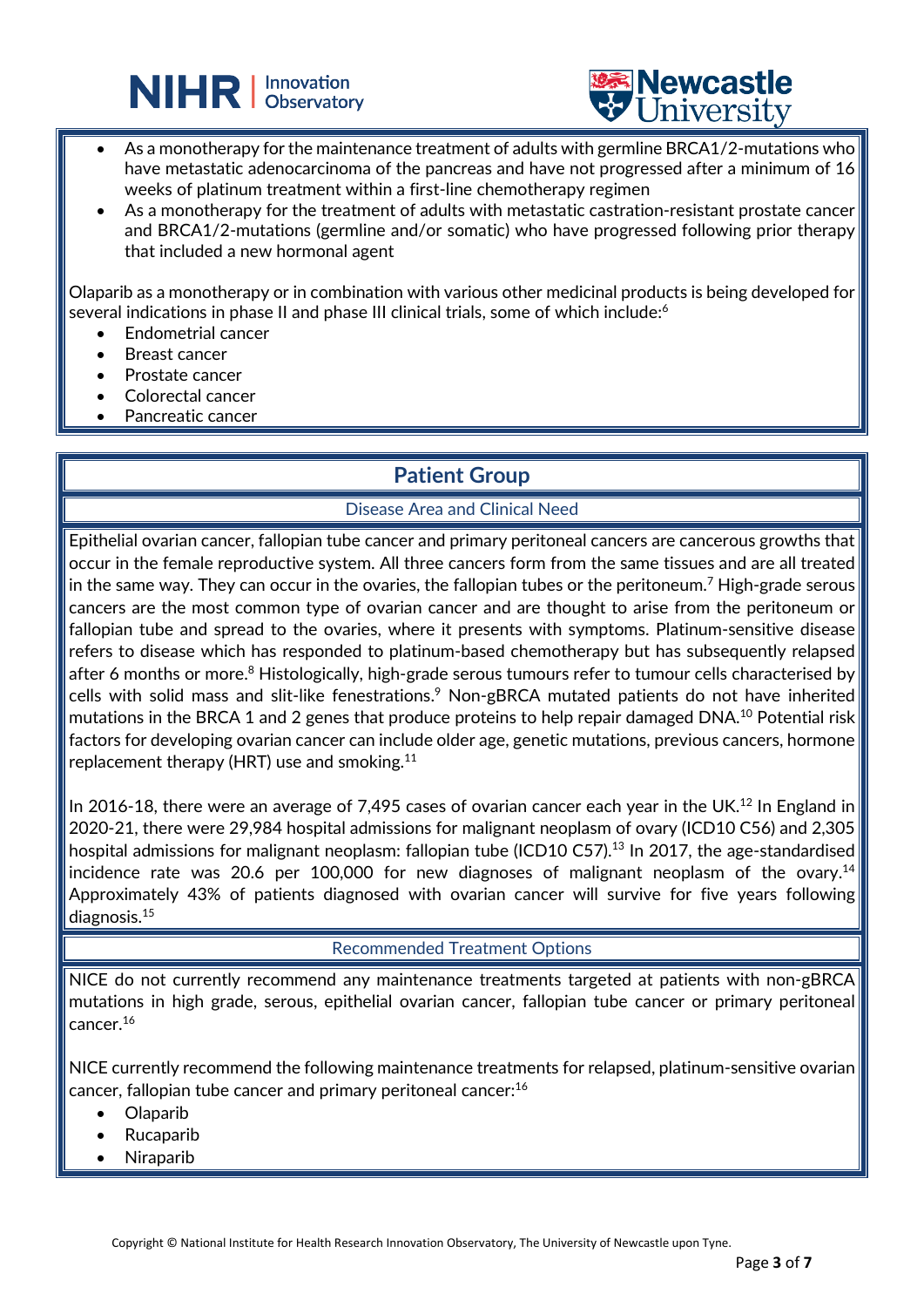

L



| <b>Clinical Trial Information</b> |                                                                                                                                                                                                                                                                                                                                                                                                                                                                           |
|-----------------------------------|---------------------------------------------------------------------------------------------------------------------------------------------------------------------------------------------------------------------------------------------------------------------------------------------------------------------------------------------------------------------------------------------------------------------------------------------------------------------------|
| <b>Trial</b>                      | OPINION, NCT03402841; A Phase IIIb, Single-arm, Open-label Multicentre<br>Study of Olaparib Maintenance Monotherapy in Platinum-sensitive Relapsed<br>Non-Germline BRCA Mutated Ovarian Cancer Patients Who Are in Complete or<br>Platinum<br><b>Following</b><br><b>Based</b><br>Chemotherapy<br>Partial<br>Response<br><b>Phase III - active, not recruiting</b><br>Locations: 13 EU countries, UK, Canada and other countries<br>Primary completion date: October 2020 |
| <b>Trial Design</b>               | Single group assignment, open-label                                                                                                                                                                                                                                                                                                                                                                                                                                       |
| Population                        | N=279; female adults aged 18 to 95 years with relapsed high grade serous ovarian<br>cancer (including primary peritoneal and/or fallopian tube cancer) or high grade<br>endometrioid ovarian cancer; patients must have completed at least 2 previous<br>courses of platinum containing therapy                                                                                                                                                                           |
| Intervention(s)                   | Olaparib (oral) 300mg twice daily                                                                                                                                                                                                                                                                                                                                                                                                                                         |
| Comparator(s)                     | No comparator                                                                                                                                                                                                                                                                                                                                                                                                                                                             |
| Outcome(s)                        | Primary outcome measure:<br>Progression free survival (PFS) [Time frame: up to maximum of 32 months]<br>See trial record for a full list of other outcomes                                                                                                                                                                                                                                                                                                                |
| Results (efficacy)                | Median PFS was 9.2 months (95% CI 7.6-10.9) with 210 PFS events (75.3%<br>maturity). 65.3%, 38.5% and 24.3% of patients were progression-free at 6, 12 and<br>18 months respectively. $3$                                                                                                                                                                                                                                                                                 |
| Results (safety)                  | Grade $\geq 3$ treatment-emergent adverse events (TEAEs) occurred in 29% of<br>patients and serious TEAEs occurred in 19.7% of patients. TEAEs led to dose<br>interruption, dose reduction and treatment discontinuation in 47%, 22.6% and<br>7.5% of patients respectively. $3$                                                                                                                                                                                          |

## **Estimated Cost**

Olaparib is already marketed in the UK for various indications; a pack of 56 x 100mg and 56 x 150mg tablets costs £2317.50 and a pack of 448 x 50mg capsules costs £3550.00.17

## **Relevant Guidance**

#### NICE Guidance

- NICE technology appraisal. Olaparib plus bevacizumab for maintenance treatment of advanced ovarian, fallopian tube or primary peritoneal cancer (TA693). April 2021.
- NICE technology appraisal. Niraparib for maintenance treatment of advanced ovarian, fallopian tube and peritoneal cancer after response to first-line platinum-based chemotherapy (TA673). February 2021.
- NICE technology appraisal. Olaparib for maintenance treatment of relapsed platinum-sensitive ovarian, fallopian tube or peritoneal cancer (TA620). January 2020.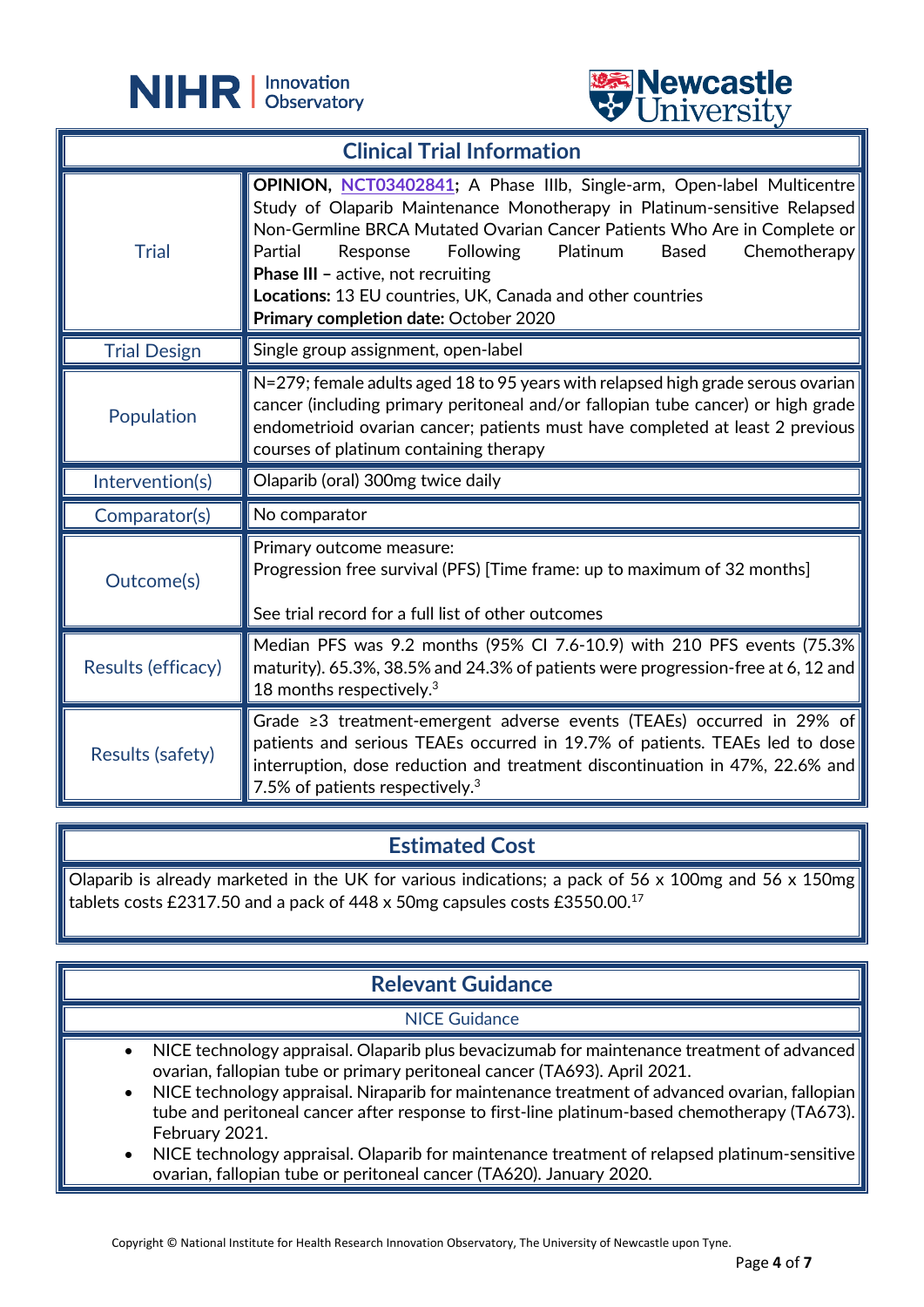



- NICE technology appraisal. Rucaparib for maintenance treatment of relapsed platinumsensitive ovarian, fallopian tube or peritoneal cancer (TA611). November 2019.
- NICE technology appraisal. Olaparib for maintenance treatment for BRCA mutation-positive advanced ovarian, fallopian tube or peritoneal cancer after response to first-line platinumbased chemotherapy (TA598). August 2019.
- NICE technology appraisal. Niraparib for maintenance treatment of relapsed, platinumsensitive ovarian, fallopian tube and peritoneal cancer (TA528). July 2018.
- NICE clinical guideline. Ovarian cancer: recognition and initial management (CG122). April 2011.
- NICE quality standard. Ovarian cancer (QS18). May 2012.

L

NHS England (Policy/Commissioning) Guidance

- NHS England. 2013/14 NHS Standard Contract For Complex Gynaecology Specialist Gynaecological Cancers. E10/S/f.
- NHS England. 2013/14 NHS Standard Contract for Cancer: Chemotherapy (Adult). B15/S/a.

#### Other Guidance

- Armstrong DK, Alvarez RD, Bakkum-Gamez JN, Barroilhet L, Behbakht K et al. Ovarian Cancer Version 2. 2020, NCCN Clinical Practice Guidelines in Oncology. February 2021.18
- Fotopoulou C, Hall M, Cruickshank D, Gabra H, Ganesan R et al. British Gynaecological Cancer Society (BGCS) epithelial ovarian/fallopian tube/primary peritoneal cancer guidelines: recommendations for practice. June 2017.19
- Scottish Intercollegiate Guidelines Network. SIGN 135 Management of epithelial ovarian cancer. November 2013.20

## **Additional Information**

AstraZeneca did not enter information about this technology onto the UK PharmaScan database; the primary source of information for UK horizon scanning organisations on new medicines in development. As a result, the NIHR Innovation Observatory has had to obtain data from other sources. UK PharmaScan is an essential tool to support effective NHS forward planning; allowing more effective decision making and faster uptake of innovative new medicines for patients who could benefit. We urge pharmaceutical companies to use UK PharmaScan so that we can be assured of up-to-date, accurate and comprehensive information on new medicines.

## **References**

- 1 clinicaltrials.gov. *Multicentre Study of Olaparib Maintenance Monotherapy in Platinum Sensitive Relapsed Non gBRCAm Ovarian Cancer Patients (OPINION)*. *Trial ID: NCT03402841*. 2018. Status: Active, not recruiting. Available from: <https://clinicaltrials.gov/ct2/show/NCT03402841> [Accessed 30 November 2021].
- 2 Electronic Medicines Compendium (emc). *Lynparza 100mg Film-Coated Tablets.* 2021. Available from:<https://www.medicines.org.uk/emc/product/9204/smpc> [Accessed 30 November 2021].
- 3 Poveda A, Lheureux S, Colombo N, Cibula D, Lindemann K, Weberpals JI, et al. Olaparib maintenance monotherapy for non-germline BRCA1/2-mutated (non-gBRCAm) platinumsensitive relapsed ovarian cancer (PSR OC) patients (pts): Phase IIIb OPINION primary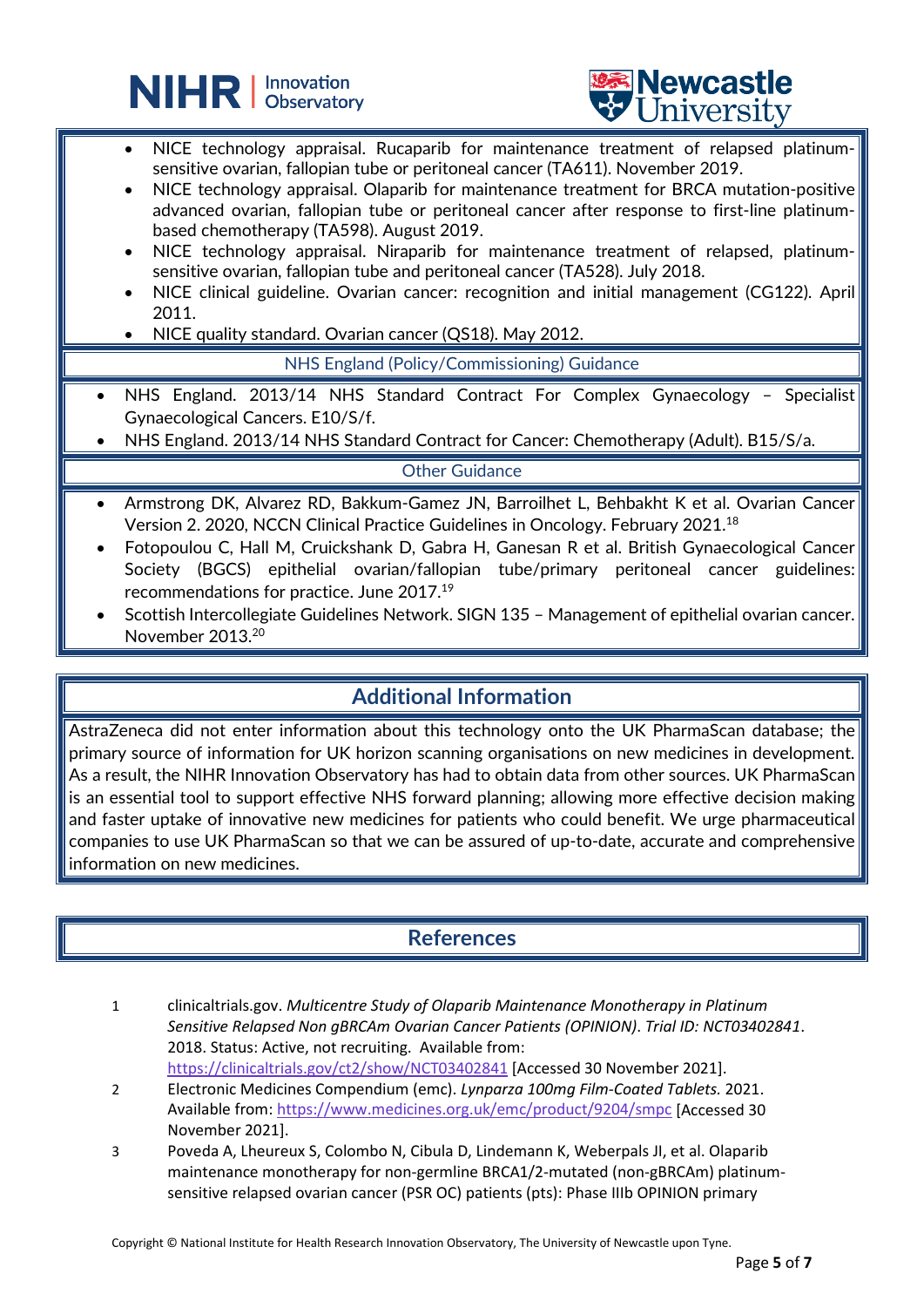



analysis. *Journal of Clinical Oncology*. 2021;39(15\_suppl):5545. Available from: [https://doi.org/10.1200/JCO.2021.39.15\\_suppl.5545.](https://doi.org/10.1200/JCO.2021.39.15_suppl.5545)

- 4 Poveda AM, Davidson R, Blakeley C, Milner A. OPINION: A single-arm, open-label, phase IIIb study of olaparib maintenance monotherapy in patients (pts) with platinum-sensitive relapsed ovarian cancer (PSROC) and without germline BRCA mutations (non-gBRCAm). *Annals of Oncology*. 2018;29:viii356-viii7. Available from: [https://doi.org/10.1093/annonc/mdy285.207.](https://doi.org/10.1093/annonc/mdy285.207)
- 5 European Medicines Agency. *EPAR: Lynparza.* 2022. Available from: <https://www.ema.europa.eu/en/medicines/human/EPAR/lynparza> [Accessed 4 January 2022].
- 6 Clinicaltrials.gov. *Olaparib: Phase II and III clinical trials.* 2021. Available from: [https://clinicaltrials.gov/ct2/results?cond=&term=Olaparib+AND+AstraZeneca&type=&rslt=](https://clinicaltrials.gov/ct2/results?cond=&term=Olaparib+AND+AstraZeneca&type=&rslt=&recrs=b&recrs=a&recrs=f&recrs=d&recrs=e&age_v=&gndr=&intr=&titles=&outc=&spons=&lead=&id=&cntry=&state=&city=&dist=&locn=&phase=1&phase=2&rsub=&strd_s=&strd_e=&prcd_s=&prcd_e=&sfpd_s=&sfpd_e=&rfpd_s=&rfpd_e=&lupd_s=&lupd_e=&sort) [&recrs=b&recrs=a&recrs=f&recrs=d&recrs=e&age\\_v=&gndr=&intr=&titles=&outc=&spons=](https://clinicaltrials.gov/ct2/results?cond=&term=Olaparib+AND+AstraZeneca&type=&rslt=&recrs=b&recrs=a&recrs=f&recrs=d&recrs=e&age_v=&gndr=&intr=&titles=&outc=&spons=&lead=&id=&cntry=&state=&city=&dist=&locn=&phase=1&phase=2&rsub=&strd_s=&strd_e=&prcd_s=&prcd_e=&sfpd_s=&sfpd_e=&rfpd_s=&rfpd_e=&lupd_s=&lupd_e=&sort) [&lead=&id=&cntry=&state=&city=&dist=&locn=&phase=1&phase=2&rsub=&strd\\_s=&strd\\_e](https://clinicaltrials.gov/ct2/results?cond=&term=Olaparib+AND+AstraZeneca&type=&rslt=&recrs=b&recrs=a&recrs=f&recrs=d&recrs=e&age_v=&gndr=&intr=&titles=&outc=&spons=&lead=&id=&cntry=&state=&city=&dist=&locn=&phase=1&phase=2&rsub=&strd_s=&strd_e=&prcd_s=&prcd_e=&sfpd_s=&sfpd_e=&rfpd_s=&rfpd_e=&lupd_s=&lupd_e=&sort) [=&prcd\\_s=&prcd\\_e=&sfpd\\_s=&sfpd\\_e=&rfpd\\_s=&rfpd\\_e=&lupd\\_s=&lupd\\_e=&sort=](https://clinicaltrials.gov/ct2/results?cond=&term=Olaparib+AND+AstraZeneca&type=&rslt=&recrs=b&recrs=a&recrs=f&recrs=d&recrs=e&age_v=&gndr=&intr=&titles=&outc=&spons=&lead=&id=&cntry=&state=&city=&dist=&locn=&phase=1&phase=2&rsub=&strd_s=&strd_e=&prcd_s=&prcd_e=&sfpd_s=&sfpd_e=&rfpd_s=&rfpd_e=&lupd_s=&lupd_e=&sort) [Accessed 30 November 2021].
- 7 National Cancer Institute. *Ovarian Epithelial, Fallopian Tube, and Primary Peritoneal Cancer Treatment (PDQ®)–Patient Version.* 2021. Available from: <https://www.cancer.gov/types/ovarian/patient/ovarian-epithelial-treatment-pdq> [Accessed 30 November 2021].
- 8 National Institute for Health and Care Excellence. *Final scope: Olaparib for maintenance treatment of recurrent, platinum-sensitive ovarian, fallopian tube and peritoneal cancer that has responded to platinum-based chemotherapy (including a review of technology appraisal no. 381).* 2018. Available from: [https://www.nice.org.uk/guidance/ta620/documents/final](https://www.nice.org.uk/guidance/ta620/documents/final-scope)[scope](https://www.nice.org.uk/guidance/ta620/documents/final-scope) [Accessed 30 November 2021].
- 9 Lisio M-A, Fu L, Goyeneche A, Gao Z-H, Telleria C. High-Grade Serous Ovarian Cancer: Basic Sciences, Clinical and Therapeutic Standpoints. *International journal of molecular sciences*. 2019;20(4):952. Available from: [https://doi.org/10.3390/ijms20040952.](https://doi.org/10.3390/ijms20040952)
- 10 National Cancer Institute. *BRCA Gene Mutations: Cancer Risk and Genetic Testing.* 2020. Available from: [https://www.cancer.gov/about-cancer/causes-prevention/genetics/brca](https://www.cancer.gov/about-cancer/causes-prevention/genetics/brca-fact-sheet)[fact-sheet](https://www.cancer.gov/about-cancer/causes-prevention/genetics/brca-fact-sheet) [Accessed 30 November 2021].
- 11 Cancer Research UK. *Ovarian cancer: Risks and causes.* 2018. Available from: <https://www.cancerresearchuk.org/about-cancer/ovarian-cancer/risks-causes> [Accessed 30 November 2021].
- 12 Cancer Research UK. *Ovarian cancer incidence stastics.* 2021. Available from: [https://www.cancerresearchuk.org/health-professional/cancer-statistics/statistics-by](https://www.cancerresearchuk.org/health-professional/cancer-statistics/statistics-by-cancer-type/ovarian-cancer/incidence#heading-Three)[cancer-type/ovarian-cancer/incidence#heading-Three](https://www.cancerresearchuk.org/health-professional/cancer-statistics/statistics-by-cancer-type/ovarian-cancer/incidence#heading-Three) [Accessed 30 November 2021].
- 13 NHS Digital. *Hospital Admitted Patient Care Activity 2020-21*. Available from: [https://digital.nhs.uk/data-and-information/publications/statistical/hospital-admitted](https://digital.nhs.uk/data-and-information/publications/statistical/hospital-admitted-patient-care-activity/2020-21)[patient-care-activity/2020-21](https://digital.nhs.uk/data-and-information/publications/statistical/hospital-admitted-patient-care-activity/2020-21) [Downloaded 13 October 2021].
- 14 Office for National Statistics. *Cancer registration statistics, England, 2017 edition*. Available from: [https://www.ons.gov.uk/peoplepopulationandcommunity/healthandsocialcare/conditionsa](https://www.ons.gov.uk/peoplepopulationandcommunity/healthandsocialcare/conditionsanddiseases/datasets/cancerregistrationstatisticscancerregistrationstatisticsengland) [nddiseases/datasets/cancerregistrationstatisticscancerregistrationstatisticsengland](https://www.ons.gov.uk/peoplepopulationandcommunity/healthandsocialcare/conditionsanddiseases/datasets/cancerregistrationstatisticscancerregistrationstatisticsengland) [Downloaded 2 December 2021].
- 15 Cancer Research UK. *Ovarian cancer survival statistics.* 2021. Available from: [https://www.cancerresearchuk.org/health-professional/cancer-statistics/statistics-by](https://www.cancerresearchuk.org/health-professional/cancer-statistics/statistics-by-cancer-type/ovarian-cancer/survival#heading-Zero)[cancer-type/ovarian-cancer/survival#heading-Zero](https://www.cancerresearchuk.org/health-professional/cancer-statistics/statistics-by-cancer-type/ovarian-cancer/survival#heading-Zero) [Accessed 30 November 2021].
- 16 National Institute for Health and Care Excellence. *NICE pathways: Managing advanced (stage II-IV) ovarian cancer.* 2021. Available from: [https://pathways.nice.org.uk/pathways/ovarian-cancer/managing-advanced-stage-ii-iv-](https://pathways.nice.org.uk/pathways/ovarian-cancer/managing-advanced-stage-ii-iv-ovarian-cancer#content=view-node%3Anodes-maintenance-treatment-after-second-line-and-subsequent-chemotherapy)